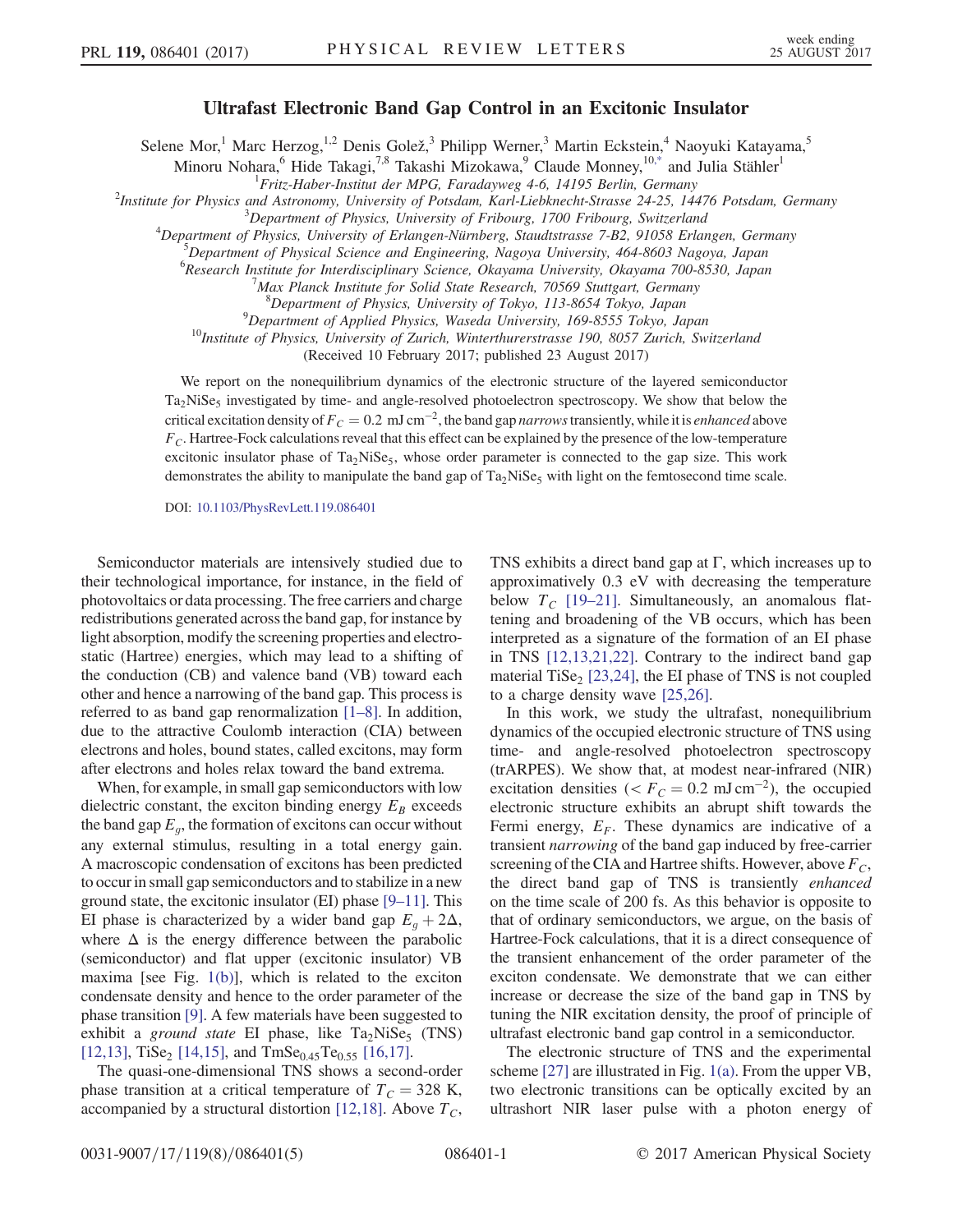<span id="page-1-0"></span>

FIG. 1. (a) Schematic band structure of TNS at low temperature (see main text for details). (b) Schematic EI (solid) and semiconductor (dashed) band structures.  $E_q$  is the semiconductor band gap and  $\Delta$  the enhancement of the band gap due to the transition to the EI phase. (c) PE spectrum of the TNS occupied electronic structure around Γ at 110 K. The red and yellow bars indicate the momentum intervals of integration for the extracted EDCs at Γ and at  $k \neq 0$ , respectively. (d) PE intensity at Γ as a function of electron binding energy with respect to  $E_F$  (left axis) and pump-probe time delay (bottom axis) at 110 K. Markers indicate the transient energetic position of the two VBs. (e) EDCs at equilibrium (empty gray circles) and 190 fs after photoexcitation (solid red circles). (f) Transient population of the upper VB at Γ. (g) Minima from (f) as a function of pump fluence: Above  $F_C \approx 0.2$  mJ cm<sup>-2</sup>, the VB depopulation saturates at ~50%. Dashed lines are linear fits.

 $h\nu_{\text{pump}} = 1.55 \text{ eV}$ : (A) to the flat unoccupied d band at Γ (i.e.,  $k = 0$ ), and (B) to the lowest CB, but at larger k vectors. The occupied electronic band structure indicated by the blue-shaded region and its nonequilibrium dynamics are monitored by trARPES using  $h\nu_{\text{probe}} = 6.2$  eV. The energy resolution is 86 meV and the upper limit for the time resolution is 110 fs [\[27\]](#page-4-9).

At  $T = 110$  K and at equilibrium, i.e., without laser excitation, TNS exhibits, as shown in Fig. [1\(c\),](#page-1-0) two VBs with maxima at  $E - E_F \approx -0.5$  and  $-0.1$  eV, respectively, which is consistent with previous angle-resolved photoelectron spectroscopy results [\[12\]](#page-4-3). Considering the optical gap of 0.3 eV [\[19,20\],](#page-4-6) the sample appears to be slightly  $p$ doped [\[27\]](#page-4-9). Figure [1\(d\)](#page-1-0) shows the temporal evolution of the photoelectron (PE) intensity at  $\Gamma$  and  $T = 110$  K in false color after moderate photoexcitation [\[29\].](#page-4-10) The data reveal a rapid response to the optical excitation at  $\Delta t = 0$  fs: a massive suppression of PE intensity within the first 500 fs, and an energy shift of both VBs towards  $E_F$ . This is further illustrated by two energy distribution curves (EDCs), before (empty gray circles) and 190 fs after (solid red circles) NIR photoexcitation, in Fig. [1\(e\)](#page-1-0). For a quantitative analysis of the monitored electronic structure dynamics, we fit such EDCs at various pump-probe time delays [\[27\]](#page-4-9) and obtain the transient amplitude of the spectral function and energetic position at  $\Gamma$  for each band. Two exemplary fits are shown in Fig. [1\(e\)](#page-1-0) (solid lines). The resulting peak positions are depicted in panel (d) (red circles), confirming that both VBs show an abrupt upward shift upon photoexcitation, which is more pronounced for the lower band. It should be noted that the general trend of the peak shift is visible by eye in the normalized data and robust against the choice of fit function [\[27\].](#page-4-9)

Figure [1\(f\)](#page-1-0) displays the temporal evolution of the flat top VB integrated intensity at  $\Gamma$  for different incident pump fluences: the VB is increasingly depopulated by the increasing excitation density and its occupation recovers, on average, within  $870 \pm 210$  fs via interband carrier thermalization, likely assisted by scattering with phonons [\[30\].](#page-4-11) The population minima scale linearly with the pump fluence up to a critical value  $F_C \approx 0.2 \text{ mJ cm}^{-2}$ above which the VB depopulation saturates at ∼50%, as shown in Fig.  $1(g)$ . It seems likely that this behavior results from an absorption saturation [\[31\].](#page-4-12) We also observe this saturation effect in time-resolved reflectivity measurements [\[32\]](#page-4-13).

In Fig. [2](#page-2-0), we focus on the shifts observed for the upper VB at  $k \neq 0$  and the lower VB at  $k = 0$ , which are expected to remain largely unaffected by photoinduced changes to the exciton condensate. Different trace colors correspond to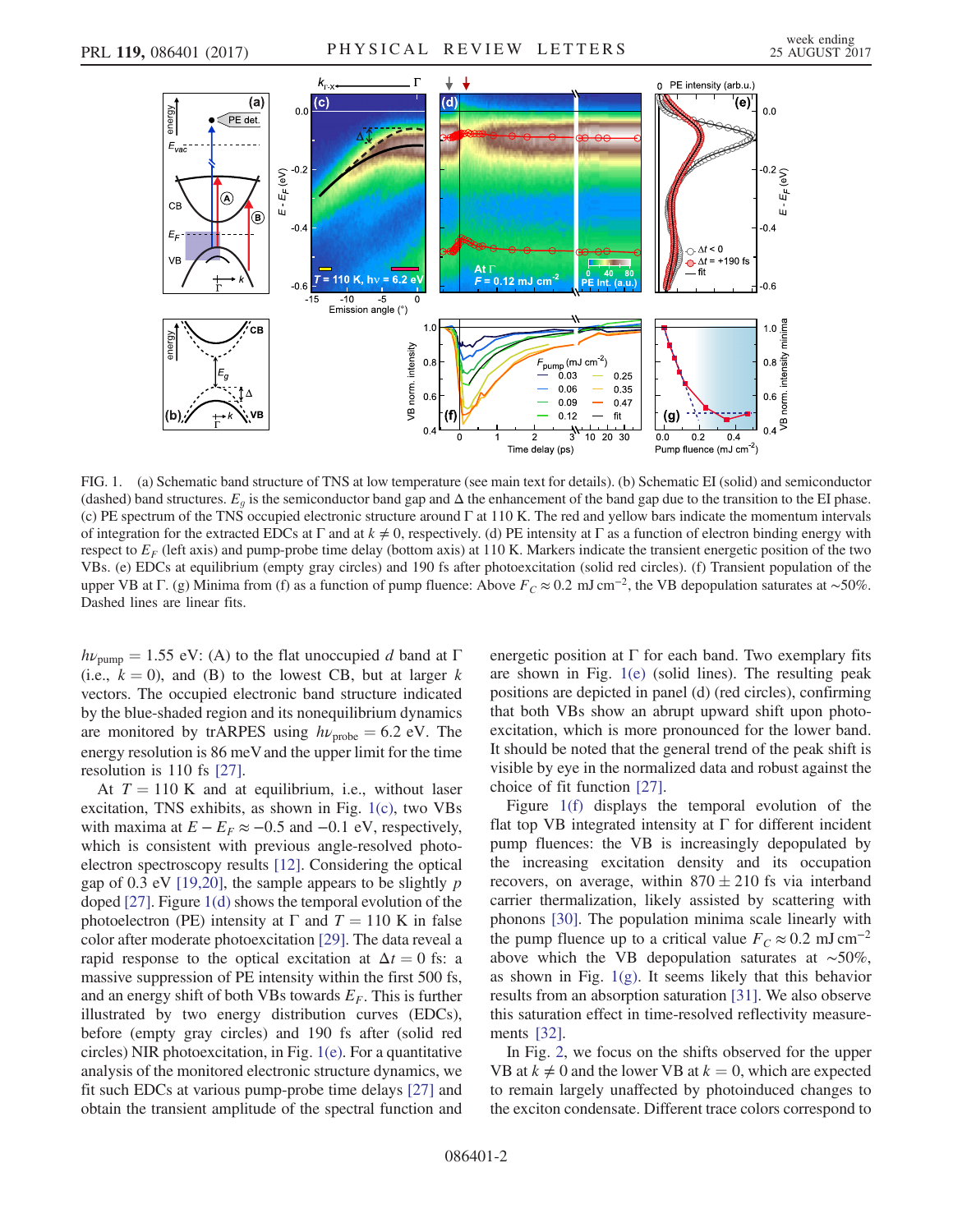<span id="page-2-0"></span>

FIG. 2. (a) Shift of the upper VB at  $k \neq 0$  as a function of pump-probe time delay for different excitation densities. (b) Same analysis for the lower VB at  $\Gamma$ . Black lines in (a) and (b) are single exponential fits to the data convolved with the envelope of the laser pulses.

different excitation densities. In both cases, the bands shift abruptly toward lower binding energy, i.e., toward  $E_F$ . We quantify these dynamics by fitting a single exponential decay convoluted with the envelope of the laser pulses [\[27\]](#page-4-9) as exemplarily shown by the black curves in Fig. [2.](#page-2-0) At all fluences and for both VBs the fits yield comparable recovery times (of about 1 ps). This is in good agreement with the timescale observed for the population dynamics of the photoinduced carriers at Γ; see Fig. [1\(f\).](#page-1-0) Moreover, the band shift becomes stronger with increasing excitation density up to the same critical fluence  $F_C$  at which the absorption saturation of the flat top VB occurs. Since we do not observe a rigid spectrum shift, nor changes of the lowenergy cutoff [\[27\],](#page-4-9) the measured shifts and saturation cannot be due to surface photovoltage effects. Thus, we interpret the upward shift as the fingerprint of a transient shrinking of the band gap following the photoexcitation. Our findings strongly suggest that the abrupt band gap narrowing is a consequence of the photocarriers generated by photoexcitation (A) from the flat top VB.

The photoinduced shift of the flat top VB at  $\Gamma$  is shown in Fig. [3](#page-2-1). For  $F < F_C$  (blue to light green traces), the dynamics resemble the trend observed at  $k \neq 0$  [see Fig. [2\(a\)](#page-2-0)], although less pronounced at the respective fluences. The same fit function (solid black) as in Fig. [2](#page-2-0) is used to quantify these early dynamics. However, for larger fluences (orange and red traces), we observe a shift in the opposite direction, delayed by ∼200 fs, such that the flat top VB maximum transiently lies at higher binding energies than its equilibrium position. After approximately 1 ps, this effect relaxes by an upward shift of the band that even "overshoots" the equilibrium position. The delayed downshift of the flat top VB is sufficiently pronounced to

<span id="page-2-1"></span>

FIG. 3. Shift of the upper VB at  $\Gamma$  as a function of pump-probe time delay for different excitation densities.

be directly seen in the raw PE data [\[27\]](#page-4-9). These results demonstrate that the band gap of TNS is transiently enhanced by strong photoexcitation.

Figure [4\(a\)](#page-3-0) summarizes the observed different VB shifts at three points in the TNS electronic structure as a function of the incident fluence. Clearly, the upward shift occurring in the upper VB at  $k \neq 0$  (yellow) and in the lower VB at  $\Gamma$  (green) is enhanced with increasing excitation density and exhibits a slope change at the same critical fluence  $F_C$ as the VB depopulation threshold shown in Fig. [1\(f\)](#page-1-0). The transient shift of the flat top VB at  $\Gamma$  follows, on the contrary, a nonmonotonic curve, revealing that two competing phenomena are at play: While, for  $F < F<sub>C</sub>$ , the flat top VB qualitatively follows the trend of the yellow and green curves, a time-delayed process counteracts this band gap narrowing for  $F > F_C$ . This is reflected in a shift away from  $E_F$  with respect to the equilibrium position and, consequently, a transient widening of the band gap at Γ.

Both effects are illustrated by the insets in Fig. [4\(a\).](#page-3-0) As the upward shift saturates at  $F_C$ , we conclude that it must be connected to the transient free carrier density that is generated by excitation  $(A)$  [cf. Fig. [1\(a\)\]](#page-1-0) where carriers from the flat top VB are transferred to the upper CB, a process that saturates at a population redistribution of∼50%. The upward shift is, thus, driven by a band gap renormalization that is caused by transiently enhanced free carrier screening, as expected for a semiconductor under optical excitation [\[1](#page-4-1)–8]. The extraordinary behavior of the downward shift of the flat top VB is analyzed with regard to the presence of an exciton condensate in the following.

In particular, we show that, in the presence of an exciton condensate, nonthermal carrier distributions and an electrostatic shift of the underlying band structure can lead to an enhancement of the condensate density and a corresponding enhancement of the band gap at  $\Gamma$ . To demonstrate this,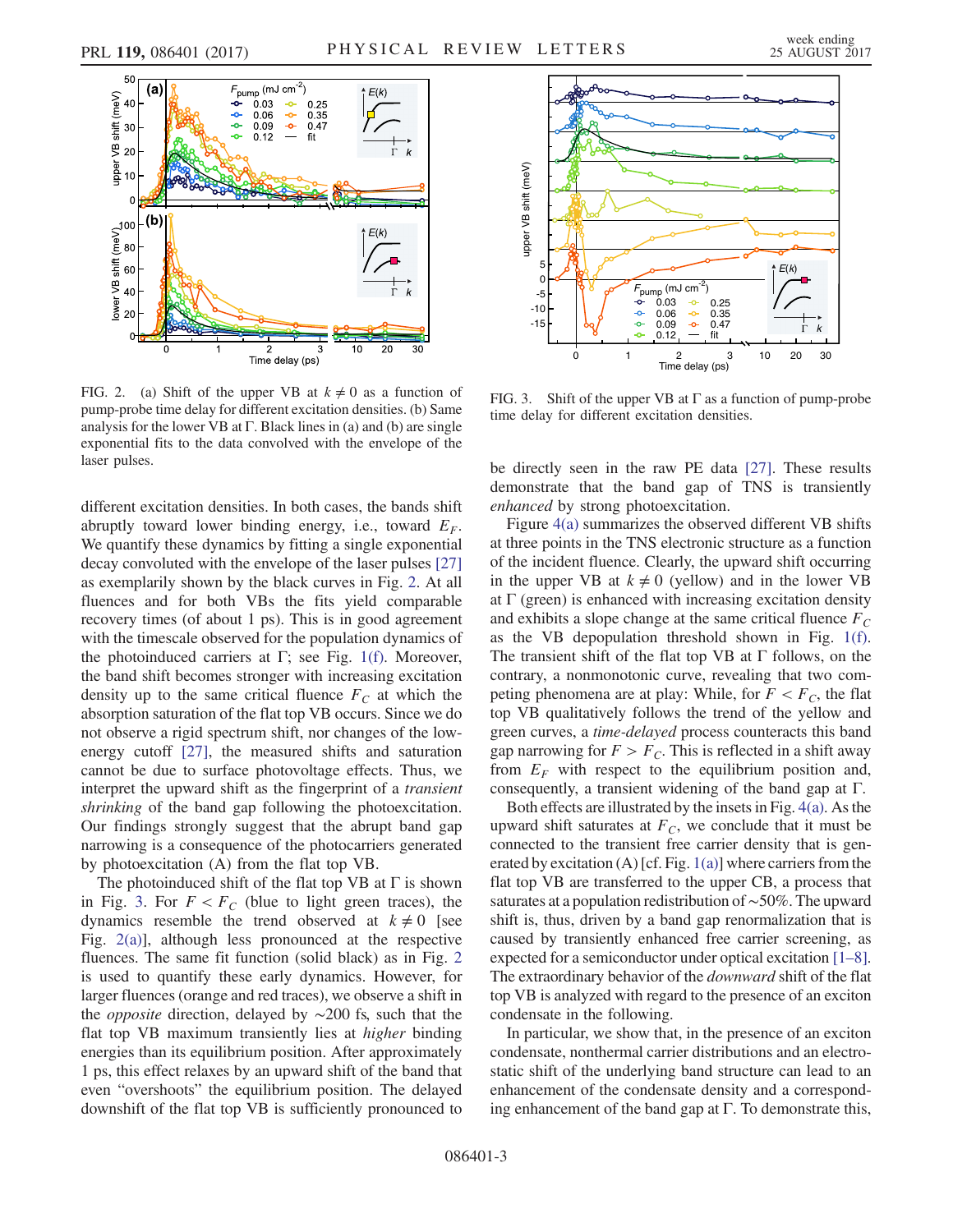

<span id="page-3-0"></span>

FIG. 4. (a) The fit amplitude of the shift of the lower VB at Γ (green) and of the upper VB at  $k \neq 0$  (yellow) and at  $\Gamma$  (red) as evaluated for a delay of 255 fs [see Fig. [3](#page-2-1)] as a function of the incident pump fluence. In the inset, the band structure dynamics are schematized for two excitation regimes, below (left) and above (right)  $F_C$ , respectively. (b) Dispersion relation for the ground state (gray) and a nonthermal distribution function (dark red), obtained from the Hartree-Fock calculations. The dashed lines show the bare semiconducting dispersion (with Hartree shift included). (c) Distribution functions corresponding to the dispersion relations in panel (b) and (d). (d) Comparing the dispersions of the thermal state at elevated temperature (orange) with that of the ground state and the photoexcited nonthermal state.

we perform a Hartree-Fock calculation for the simplified case of a one-dimensional two-band system, representing the upper VB and lower CB [\[33\]](#page-4-14). We emphasize that the mechanism proposed in the following does not depend on the dimensionality of the system, and its effect would most likely be further enhanced by including higher lying orbitals in the model, due to additional Hartree shifts. The bands are shown in Fig. [4\(b\),](#page-3-0) where the dashed (solid) curves represent the noninteracting (interacting) case. We now distinguish two essential effects resulting from the photoexcitation. (i) The formation of a nonthermal carrier distribution, which is *explicitly* included in the calculation as shown in Fig.  $4(c)$  (dark red). This effect leads to an electrostatic reduction of the splitting between the bare semiconductor VB and CB. (ii) The generation of additional free charge carriers that involves also other bands in the experiment and enhances the screening in the semiconductor.

We mimic this effect by an additional reduction of the bare band splitting. The total shift of the bare dispersion is denoted by  $\delta\eta$  in Fig. [4\(b\)](#page-3-0). Clearly, we observe that the interplay of (i) and (ii) in the interacting case can lead to an enhancement of the band gap at  $\Gamma$  while the bands shift towards each other at larger  $k$  [compare solid dark red and grey lines in Fig. [4\(b\)\]](#page-3-0) as observed in the experiment.

The Hartree-Fock calculations suggest that the enhancement of the band gap is related to an increase of the exciton condensate density (and, hence, of the order parameter of the EI phase), which relies on two effects. On the one hand, one finds that for a given value of the CIA the equilibrium condensate density increases if the (noninteracting) conduction and valence bands are shifted closer together, because then excitons are formed from more resonant states. The electrostatic effect of a photoexcited electron density  $n_{\text{ex}}$  (i.e., the Hartree contribution to the interaction) can produce such a shift, and thus tends to enhance the density of condensed pairs [\[34\]](#page-4-15). On the other hand, a large  $n_{\rm ex}$  weakens the condensate, similar to a thermal population of quasiparticle states. The crucial observation is that this potentially detrimental effect of the photoexcited population on the order parameter can be much weaker in a nonthermal state than in a thermal one: for the parameters of Fig. [4\(b\)](#page-3-0) and an excitation density of  $n_{ex} = 0.02$ , we use the nonthermal carrier distribution displayed in panel (c) (dark red). In this situation the exciton condensate is enhanced. The effect is robust for a broad range of nonthermal distribution functions [\[27\],](#page-4-9) while in the fully thermalized state [solid orange in Fig. [4\(d\)](#page-3-0)] the temperature would be above the melting temperature of the condensate. Therefore, as thermalization occurs, we expect a band gap reduction, as indeed observed in the experiments after about 1 ps [cf. Fig. [3\]](#page-2-1).

In conclusion, the present experimental and theoretical work reports and analyzes a transient band gap enhancement in the layered semiconductor  $Ta_2NiSe_5$ upon photoexcitation due to the existence of an excitonic insulator phase in this material. We propose that the strengthening of the condensate in the perturbed state is a consequence of the low-energy electronic structure of this material, which provides different channels for resonant excitation and the possibility of significant Hartree shifts and nonthermal quasiparticle distributions. A critical photoexcitation density is observed, which separates regimes in which the band gap can be either increased or decreased. This work not only provides new insights about the nonequilibrium properties of excitonic insulators but also proves the possibility of controlling the band gap of such materials by tuning the photoexcitation fluence.

D. G. and P. W. acknowledge support from ERC Starting Grant No. 278023, ERC Consolidator Grant No. 724103 and from SNSF Grant No. 200021-140648. C. M. acknowledges the support by the SNSF Grant No. PZ00P2\_154867.